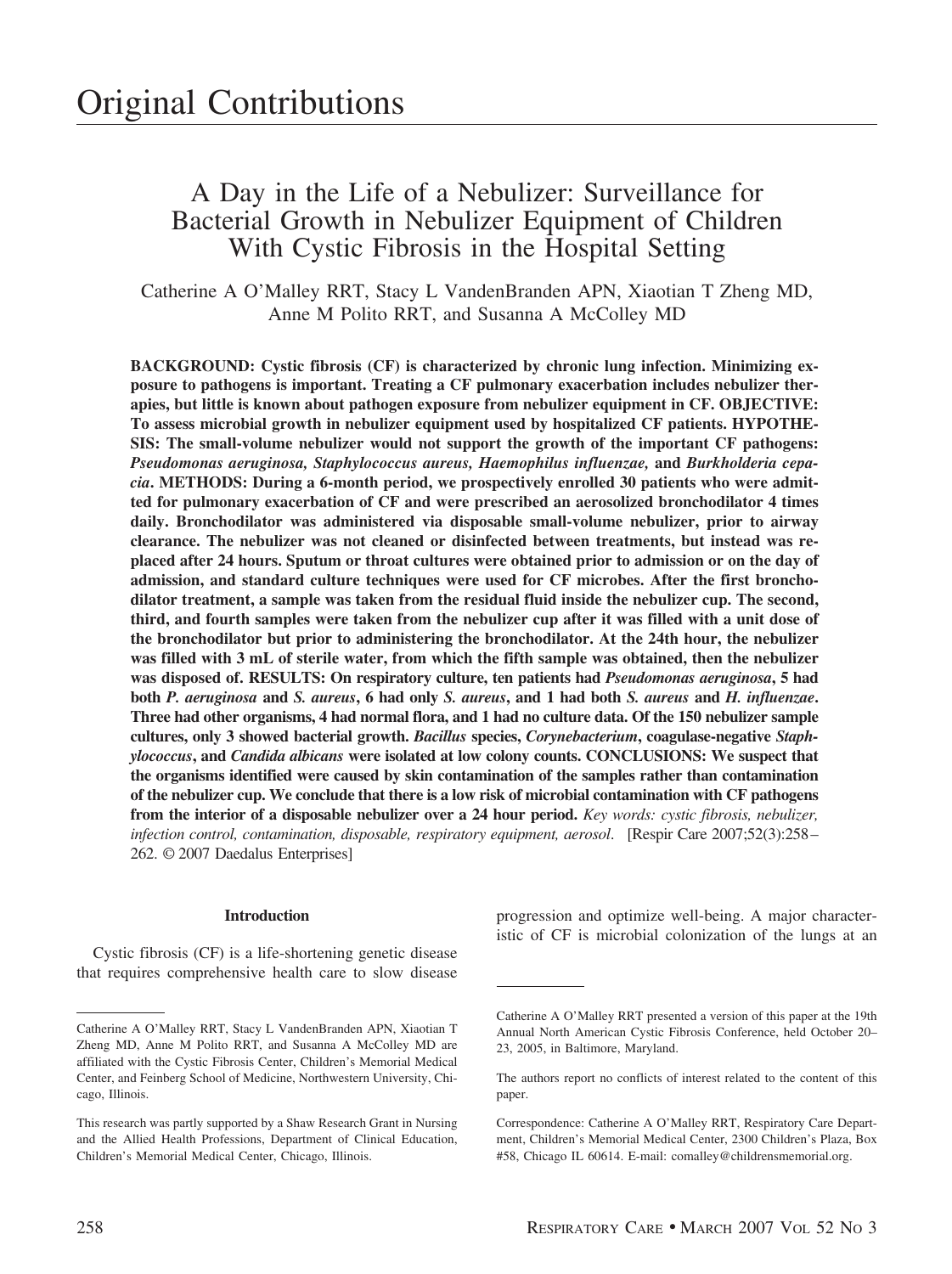early age, which leads to obstructive lung disease and destruction, which is the primary cause of morbidity and mortality. CF patients often require hospitalization for pulmonary exacerbations and they receive intravenous antimicrobial therapy, aggressive airway clearance, and aerosolized medications. Bacterial contamination of nebulizer equipment is an important research topic. Several studies have found bacterial contamination in home nebulizer equipment of patients with CF. In 1987, Pitchford et al found that 17% of home nebulizers used by CF patients were contaminated with *Pseudomonas aeruginosa*, a common CF pathogen.<sup>1</sup> Infection prevention and control measures in CF care are designed to decrease the risk of exposure to harmful CF pathogens, namely *P. aeruginosa, Staphylococcus aureus, Haemophilus influenzae,* and *Burkholderia cepacia*. The Cystic Fibrosis Foundation consensus conference on infection control recommended that nebulizer equipment used by CF patients be cleaned, disinfected, rinsed, and air-dried between uses, in both the home and hospital, to combat bacterial contamination.<sup>2</sup> As a result of the infection-control recommendations by the Cystic Fibrosis Foundation, hospitals need to review their current infection prevention and control policies, and determine how best to care for individuals with CF in the hospital.

Practice patterns regarding nebulizer use and care differ markedly among hospitals and CF centers (Catherine A O'Malley, independent survey of nebulizer practice in United States CF centers, 2002, unpublished data). Many hospitals use nebulizer equipment for a certain period of time and then dispose of it, and they do not have a process for cleaning and disinfecting between uses. Clearly this practice is not congruent with the Cystic Fibrosis Foundation's recommendations. Some hospitals clean, disinfect, rinse, and air-dry nebulizers between uses, but this raises some concerns. Who is performing this task, for example, and where is it being performed? According to the American National Standards Institute and the Association for the Advancement of Medical Instrumentation, decontamination practices in the hospital should be conducted by qualified personnel in a qualified area designated for decontamination of medical devices (personal communication, 2003, Terri Rearick, Chicago Department of Public Health, Chicago, Illinois) Having a respiratory therapist "reprocess" a nebulizer at the bedside clearly does not comply with that standard. In 2003, Denton et al suggested that *Stenotrophomonas maltophilia* contamination found in nebulizers used by in-patients with CF may have been from the practice of "cleaning" the nebulizer equipment with potable water sources and inadequate drying.3

Another concern is the reprocessing of disposable nebulizer equipment. There are many types of disposable nebulizers available for hospital use, and each comes with specific care instructions. It is important to follow the manufacturer's recommendations for the care of the product, to maintain its integrity and proper functioning. Disposable small-volume nebulizers (SVNs) are not designed for extended use, and disinfection instructions are typically not included. Also, disposable nebulizers are labeled "single patient use only," which excludes them from being reprocessed at a central location in the hospital, because the equipment might not be returned to the same patient. A safe alternative to reprocessing is to use the disposable nebulizer only once and dispose of it after the treatment. This option, however, would be a financial challenge to most hospital budgets.

There has been little research on the safety of clinical practice of aerosol delivery to hospitalized CF patients. The present practice at our institution is to use a new nebulizer setup (tubing, SVN, mouthpiece or mask), one per day per medication. The equipment is not cleaned, disinfected, or rinsed between uses. Rather, it is placed in a plastic bag, all of which is disposed of and replaced with a new setup every 24 hours. This practice is congruent with the clinical practice guidelines of the American Association for Respiratory Care (AARC),<sup>4</sup> which state in section 13.3, "Selection of Aerosol Delivery Device," that "Published data establishing a safe use period for smallvolume and large-volume nebulizers are lacking; however, they probably should be changed or subjected to highlevel disinfection at approximately 24-hour intervals." The purpose of the present study was to determine if this practice was "safe," meaning that there was no growth of bacteria that are harmful to CF patients: *P. aeruginosa, S. aureus, H. influenzae,* and *B. cepacia*. Our aim was to assess microbial growth in nebulizers used by hospitalized CF patients over a 24 hour period. We wanted to determine whether the nebulizers were contaminated with bacteria and whether the bacterial load increased over the 24-hour period. We hypothesized that SVNs would not support bacteria growth in a 24-hour period because of the conditions in which the nebulizer is kept. The growth of most bacterial pathogens is enhanced by optimal conditions, such as a dark, warm environment rich in nutrients, whereas the nebulizer is kept in a plastic bag where there are no nutrients and the room is relatively cool (well below body temperature) and is well lit.

# **Methods**

Thirty patients were enrolled in the study. The inclusion criteria were: confirmed diagnosis of cystic fibrosis; admission for a pulmonary exacerbation; and an order for aerosolized bronchodilator therapy 4 times daily. There were no exclusion criteria. The protocol was approved by our institutional review board. Written consent (and assent when appropriate) was obtained from all study participants.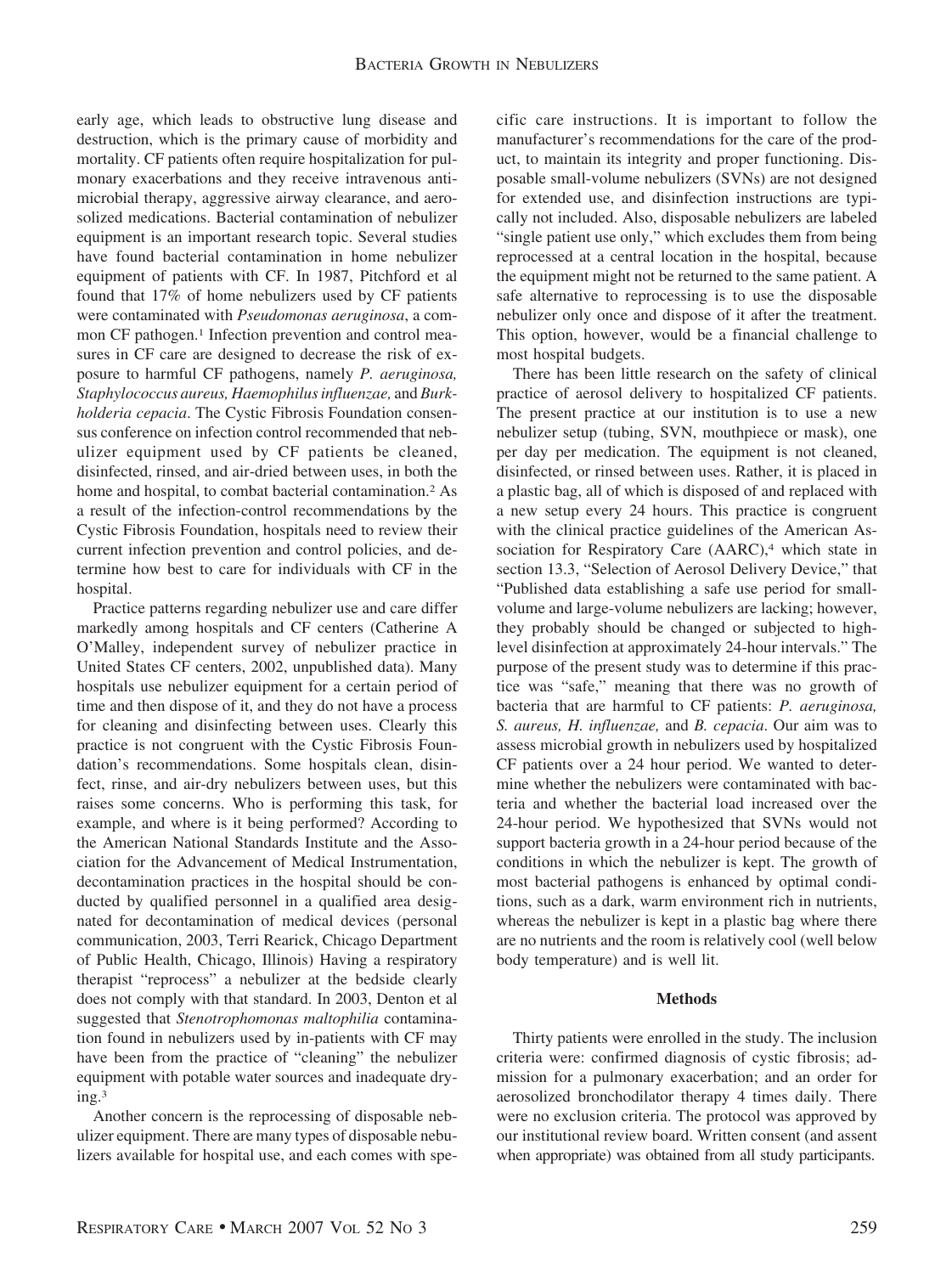Sputum and throat cultures were obtained on admission or at least 7 days prior to admission. Bacterial culture was performed according to our routine protocol for CF patients. Each specimen is inoculated onto 5% sheep-blood agar, MacConkey agar, haemophilus isolation agar with bacitracin, Columbia colistin-nalidixic acid (CNA) agar with 5% sheep blood, and plate count (PC) agar (all from BBL, Bacton Dikinson, Sparks, Maryland). Agar plates were incubated for at least 48 hours, except the PC agar plates, which were incubated for 5 days to isolate *B. cepacia*.

The SVNs used to administer bronchodilators (albuterol, levalbuterol, or ipratropium bromide) were sampled during the first full day of admission, when intravenous antibiotics were least likely to impact microbial growth results. All other aerosolized medications (eg, dornase alfa, tobramycin, colistin) were delivered with separate nebulizers that were not part of the study. Each bronchodilator nebulizer was sampled on 5 occasions over the 24-hour period of use. The first sample was obtained from the residual medication in the nebulizer immediately after the first treatment. The second, third, and fourth samples were taken from the nebulizer cup after it was filled with a unit dose vial of the bronchodilator but prior to administering the bronchodilator. At the end of each treatment the medication remaining in the nebulizer was discarded and the nebulizer setup was stored in a plastic bag at the patient's bedside, along with the patient's other aerosol medication equipment. The treatments were approximately 4 hours apart. At the 24th hour, the SVN was filled with 3 mL of sterile water, from which the fifth sample was obtained. Then the nebulizer was disposed of and replaced with a new nebulizer setup and a new plastic bag, per our standard hospital procedure.

The fluid inside the SVN was cultured using two  $10-\mu L$ sterile loops: one to inoculate the 5% sheep-blood agar, and the other to inoculate the chocolate agar. The specimens were collected by members of the respiratory care staff, who were trained in the study protocol and assigned to this task on study participant admission. The inoculated plates were immediately sent to the laboratory. The cultures were incubated at 37°C and examined for bacterial growth at 24 hours and 48 hours. Because of the very low bacteria recovery during pilot testing, and because no study patient was found to have *B. cepacia* in their sputum or throat cultures, we did not use selective medium and extended incubation time. Bacterial growth was recorded and respiratory bacterial pathogens were identified according to standard laboratory procedures.

#### **Results**

Thirty subjects were recruited over a 6-month period. The participants' mean age was 11 years (range 1–18 years),

Table 1. Identified Organisms From Nebulizer Cup Cultures

| Subject<br>Number | Specimen | Organism(s)                                              | Quantity             |
|-------------------|----------|----------------------------------------------------------|----------------------|
| 14                | 2        | <b>Bacillus</b>                                          | Rare                 |
| 17                | 3        | Corynebacterium,<br>coagulase-negative<br>Staphylococcus | 1,000<br>colonies/mL |
| 17                | 4        | Corynebacterium,<br>Candida albicans                     | 2.000<br>colonies/mL |

80% were female, 87% were white, and 13% were Hispanic. A total of 150 samples were obtained, incubated, and analyzed. Only 3 cultures (2%) had bacterial growth. Bacillus species*, Corynebacterium*, coagulase-negative *Staphylococcus*, and *Candida albicans* were isolated, with low colony counts (Table 1)

The admission sputum and throat cultures (76% of which were sputum) showed various organisms common in CF. Ten subjects had *P. aeruginosa*, 5 had both *P. aeruginosa* and *S. aureus*, 6 had *S. aureus*, and one had both *S. aureus* and *H. influenzae*. Four subjects grew normal flora, 3 grew other organisms, and one had no data (Table 2).

#### **Discussion**

The culture methods were designed for recovery of relatively rapidly growing bacteria important in CF, namely *P. aeruginosa, S. aureus,* and *H. influenzae*, none of which were found in the SVNs, despite the fact that the majority of subjects were known to be colonized with at least one of these organisms. *B. cepacia*, another important CF pathogen, can take longer than 72 hours to appear in a culture, and since none of the subjects' sputum and throat cultures (which were analyzed for CF microbes, using selective medium) showed current or past colonization with *B. cepacia*, we did not look for *B. cepacia*.

Only 2 patients had bacteria in the nebulizer. One grew "rare bacillus" in the second sample only (ie, prior to the second aerosol treatment). Subsequent specimens from that same nebulizer had no bacterial growth. The other subject's nebulizer grew bacteria from the third and fourth samples (ie, prior to the third and fourth aerosol treatments). The third specimen had 1,000 colonies/mL of *Corynebacterium* species and 1,000 colonies/mL of coagulase-negative *Staphylococcus*. The fourth sample culture had 2,000 colonies/mL of *Corynebacterium* species and 2,000 colonies/mL of *C. albicans.* But the fifth sample from that same nebulizer had no bacterial growth. We suspect that these 4 positive cultures were probably caused by skin contaminants, possibly from the practitioner collecting the specimen, rather than from bacteria in the nebulizer, and therefore do not indicate microbes in the nebulizer.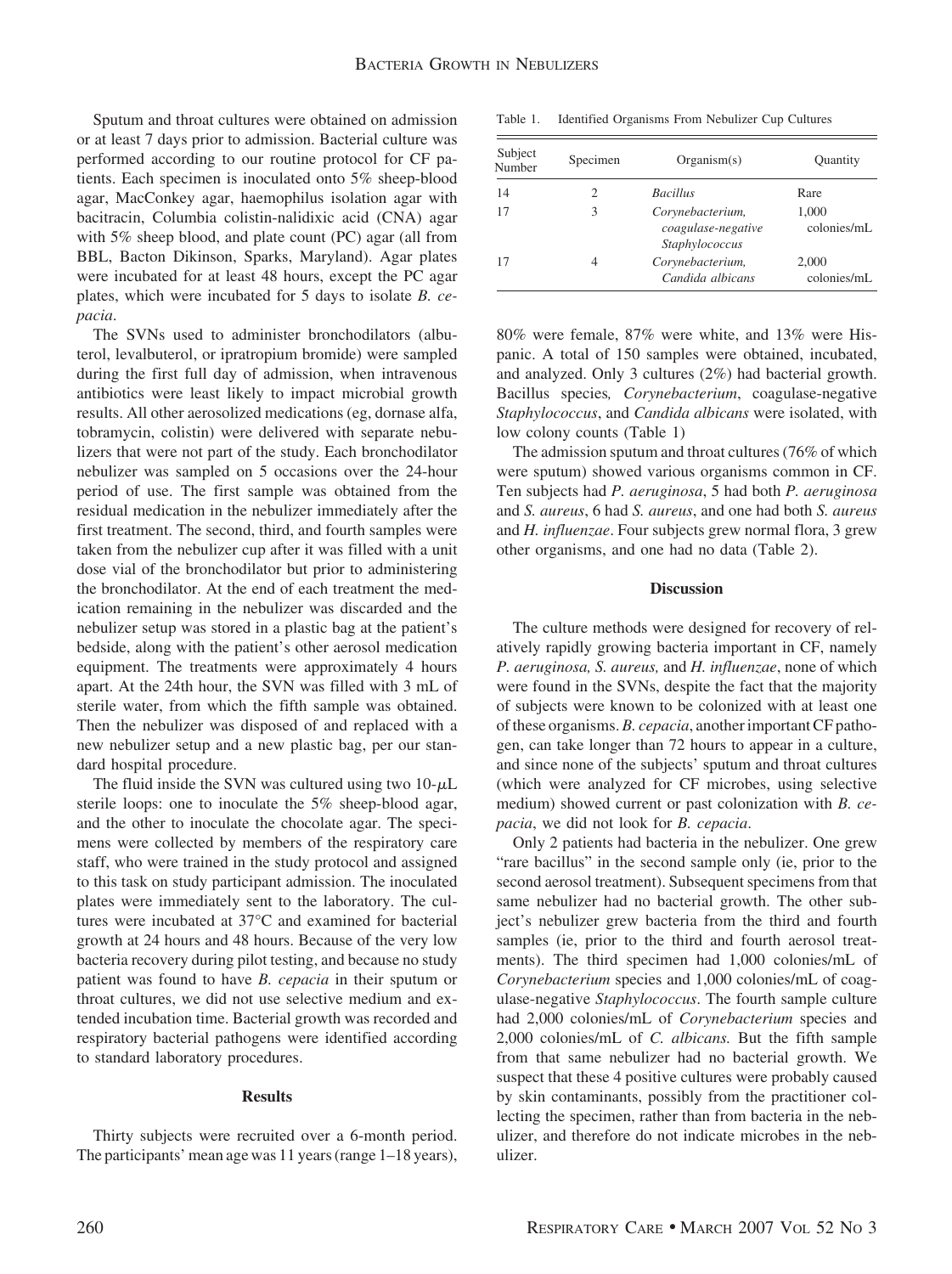| Table 2. |  | Subject Respiratory Culture Results |  |  |
|----------|--|-------------------------------------|--|--|
|----------|--|-------------------------------------|--|--|

| Subject        | Sample<br>Location                                    | Identified Organism(s) in Admission Cultures                                 |  |
|----------------|-------------------------------------------------------|------------------------------------------------------------------------------|--|
| 1              | Throat                                                | Staphylococcus aureus                                                        |  |
| $\overline{c}$ | Sputum                                                | Pseudomonas aeruginosa, Candida                                              |  |
| 3              | Sputum                                                | Pseudomonas aeruginosa, methicillin-resistant Staphylococcus aureus, Candida |  |
| 4              | Throat                                                | Pseudomonas aeruginosa, Staphylococcus aureus                                |  |
| 5              | Throat                                                | Pseudomonas aeruginosa                                                       |  |
| 6              | Throat                                                | Pseudomonas aeruginosa, Candida                                              |  |
| $8*$           | Sputum                                                | Staphylococcus aureus, Stenotrophomonas maltophilia                          |  |
| 9              | Sputum                                                | Methicillin-resistant Staphylococcus aureus, Pseudomonas aeruginosa          |  |
| 10             | Sputum                                                | Pseudomonas aeruginosa                                                       |  |
| 11             | Throat                                                | Normal flora                                                                 |  |
| 12             | Sputum                                                | Staphylococcus aureus, Pseudomonas aeruginosa, Candida                       |  |
| $14*$          | Sputum                                                | Pseudomonas aeruginosa, Staphylococcus aureus                                |  |
| 15             | Sputum                                                | Acinetobacter baumanii, Enterobacter amnigenus                               |  |
| 16             | Sputum                                                | Pseudomonas aeruginosa                                                       |  |
| 17             | Sputum                                                | Staphylococcus aureus, Geotrichum candidum                                   |  |
| 18             | Sputum                                                | Pseudomonas aeruginosa                                                       |  |
| 19             | Sputum                                                | Methicillin-resistant Staphylococcus aureus                                  |  |
| 20             | Sputum                                                | Methicillin-resistant Staphylococcus aureus                                  |  |
| 21             | Sputum                                                | Normal flora                                                                 |  |
| 22             | Sputum                                                | Methicillin-resistant Staphylococcus aureus                                  |  |
| 23             | Sputum                                                | Haemophilus influenzae                                                       |  |
| 24             | Sputum                                                | Pseudomonas aeruginosa                                                       |  |
| 25             | Throat                                                | Normal flora                                                                 |  |
| 26             | Sputum                                                | Pseudomonas aeruginosa                                                       |  |
| 27             | Throat                                                | Normal flora                                                                 |  |
| 28             | Sputum                                                | Alcaligenes xylosoxidans, Geotrichum candidum                                |  |
| 29             | Sputum                                                | Pseudomonas aeruginosa                                                       |  |
| 30             | Sputum                                                | Normal flora, Aspergillus                                                    |  |
| 31             | Sputum                                                | Pseudomonas aeruginosa                                                       |  |
| 32             | Not available                                         | No data                                                                      |  |
|                | *Subjects 7 and 13 were removed for incomplete study. |                                                                              |  |

Our hypothesis that the nebulizers would not support bacterial growth in a 24-hour period is substantiated by the results of this study. There was no growth of *P. aeruginosa, S. aureus,* or *H. influenzae* in the SVN medication cups used to administer bronchodilators to CF in-patients. At the 24th hour, none of the nebulizers sampled had any growth of bacteria.

This study supports the AARC's infection-control recommendations in their clinical practice guidelines, $4-6$  each of which recommends changing (or sterilizing) the SVN at 24-hour intervals. However, 2 of the guidelines have been retired: "Delivery of Aerosols to the Upper Airway" was retired in July 2004, and "Selection of Aerosol Delivery Device" was retired in August 2006. Thus, at present, the only active guideline that recommends changing or sterilizing the nebulizer is "Selection of a Device for Delivery to the Lung Parenchyma," which reads "Nebulizers should be changed or sterilized. . . at conclusion of dose administration or at least every 24 hours" (section 13.3).

Although the present study supports changing the SVN every 24 hours, this conflicts with other recommendations. Another AARC clinical practice guideline, "Selection of an Aerosol Delivery Device for Neonatal and Pediatric Patients"7 recommends that, "Between treatments on the same patient, disinfect, rinse with sterile water, and airdry," (section 13.2.1) which is essentially the same as the recommendation of the Cystic Fibrosis Foundation's infection-control committee. So the question remains, is it safe to clean, disinfect, rinse, and air-dry the aerosol equipment? Or is it better to simply dispose of it every 24 hours? To date, evidence is lacking to support the safety of cleaning/disinfecting the aerosol equipment in the patient's hospital room. More evidence is needed to determine what specific aerosol therapy practice is safe for CF in-patients.

The limitations of the present study include the small sample size (30 patients and 150 cultures). Also, only the fluid inside the SVN was sampled, which might not represent all of the possible contamination sources (eg, mouth